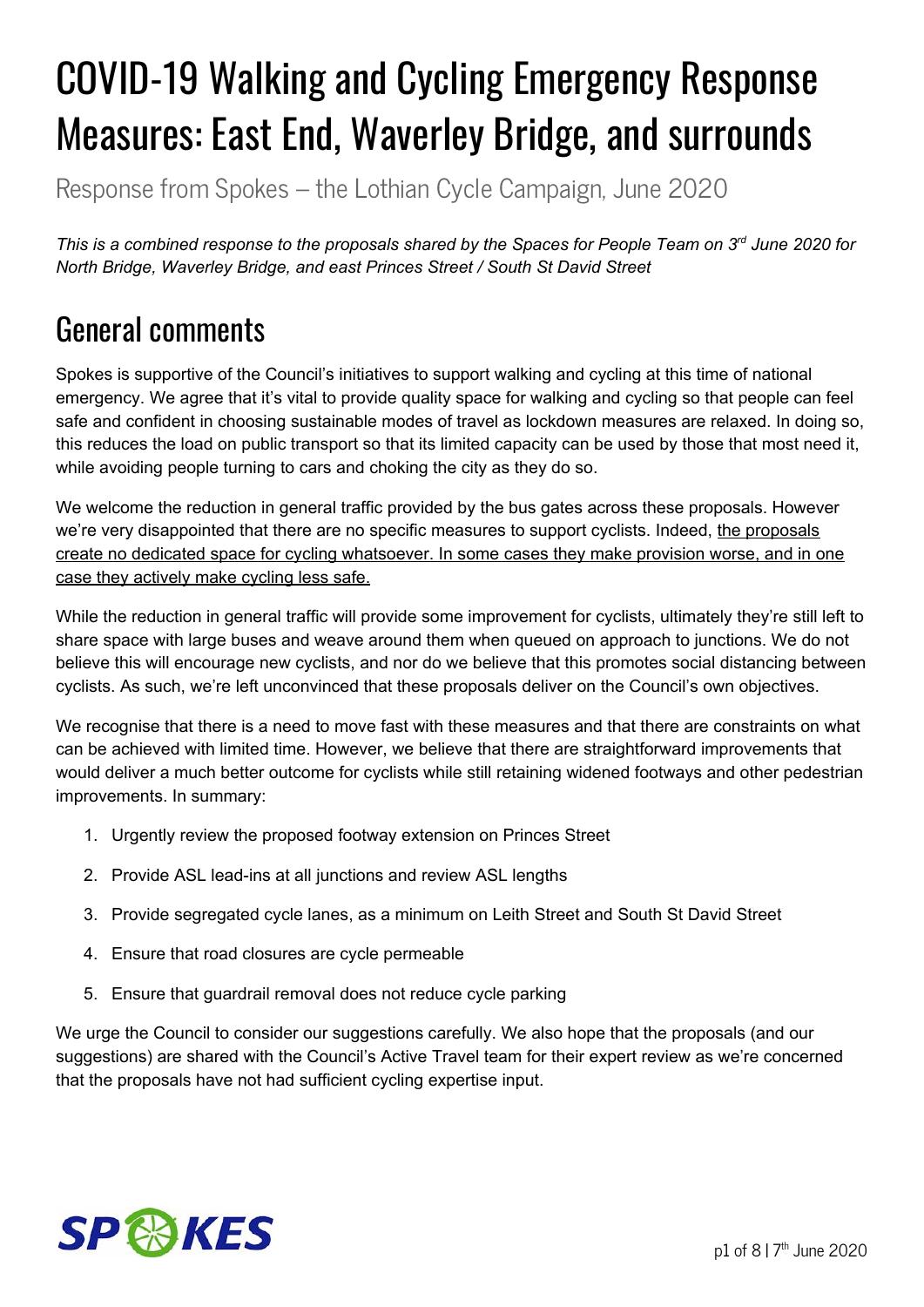### Suggestion 1: Urgently review the proposed footway extension on Princes Street

As proposed, the widening of the north-side Princes Street footway east of the South St David Street is unacceptable from a cycle safety perspective. The reallocation of the full inside lane pushes cyclists into a single lane, with dangerous tram tracks, all the way from South St David Street to South St Andrew Street – a long way to be followed by a queue of buses and taxis. It also makes the right turn into Waverley Bridge extremely hazardous as cyclists have no room to get the minimum 45° angle across the tram tracks.

Today, there is an existing single lane section like this immediately east of the proposed footway widening (at the pedestrian crossing). The proposed footway widening would be a significant extension of this narrow section. Several cyclists who have reported tramline crashes at the South St Andrew Street tramline crossing have mentioned that traffic pressures in this narrow section contributed to the crash – we provide a summary in Appendix 1.

The Council has explicitly recognised this danger by proposing a mandatory cycle lane at the edge of the adjacent wide footway<sup>1</sup> leading also to a safer crossing of the tramlines. This cycle lane and crossing form part of Phase 3 of the Council's *Tram Route Cycle Safety Improvements* project<sup>2</sup> which, after previous delays, were due to be installed in autumn 2019 but are still not in place. Not only do the current Spaces for People proposals significantly worsen the danger, but they make the tramline safety project more difficult.

In view of the above, we strongly recommend that:

- 1. The inside traffic lane is divided between a footway extension and mandatory cycle lane. The footway here is already wide so there is easily sufficient space for both pedestrians and cyclists to have a share of the repurposed lane. Cycle use of that lane would allow eastbound cyclists to be in a protected position as far as opposite the end of Waverley Bridge, enabling a safer right-turn.
- 2. The cycle lane in (1) should be continued to South St Andrew Street, using the edge of the very wide footway, as proposed in the Phase 3 tram route cycle safety improvements, albeit in a temporary version if necessary.

#### Suggestion 2: Provide ASL lead-ins at all junctions and review ASL lengths

The main roads covered by these proposals are arterial bus routes and so even the reduction in general traffic will still mean that it is typical for there to be several buses queued on junction approaches, often in two lanes. It is vital that ASL lead-ins are provided so that cyclists can safely access the ASL where they can be visible ahead of the queueing buses rather than hidden amongst them.

Indeed, the need for social distancing makes clear access to the ASL even more important. Without a lead-in lane, cyclists are forced to filter through the queuing traffic (intimidating in the first place) and cannot see if the ASL is clear. They may filter through only to find that the ASL is full and they're forced to compromise on social distancing. An ASL lead-in allows for cyclists to queue one behind each other, naturally 2m apart. Additionally, ASLs should be lengthened to increase capacity while social distancing.

We suggest ASL lead-in lanes at the following locations:

1. **Leith Street on approach to East End junction:** Reducing the footway extension slightly would provide space for an ASL lead-in.

<sup>&</sup>lt;sup>2</sup> <https://consultationhub.edinburgh.gov.uk/sfc/tram-route-cycle-safety-improvements/>



<sup>1</sup> RSO/18/08 from August 2018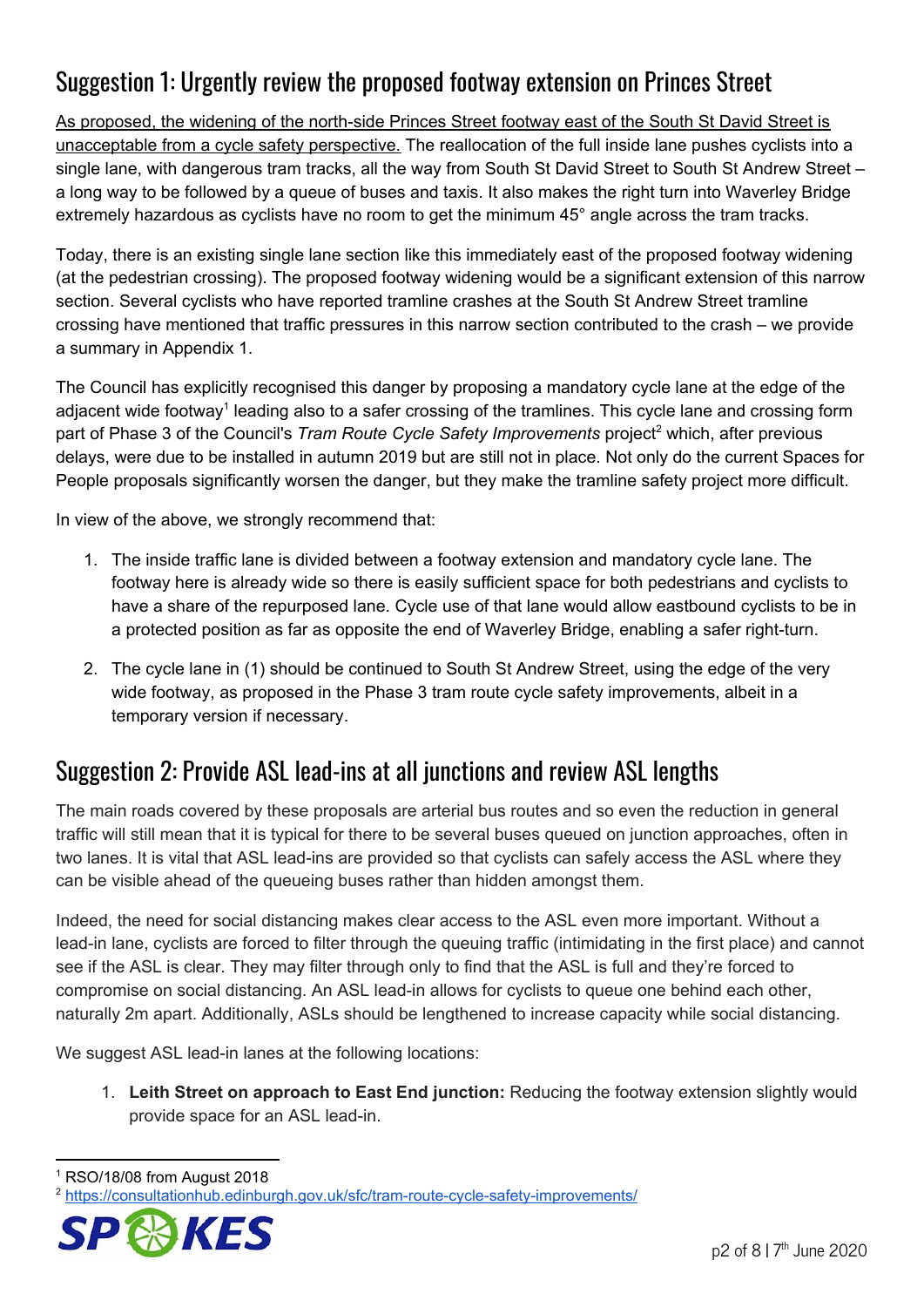- 2. **South St. David Street on approach to south St. Andrew Square junction:** One of the two traffic lanes is marked "Rose Street only" – it seems wholly unnecessary to dedicate a whole lane to the tiny volume of traffic turning into a pedestrianised street. Dropping this lane would provide space for an ASL lead-in.
- 3. **South St. David Street on approach to Princes Street junction:** The proposals for extending the CCWEL<sup>3</sup> show only one bus lane on approach to this junction. Like those proposals, these ones also remove general traffic so it's not clear why two lanes are needed here. Dropping one would provide space for an ASL lead-in.
- 4. **North Bridge on approach to Royal Mile junction:** It's unclear what the orange posts are for in the drawing. Regardless, there is plenty of space for an ASL lead-in while still allowing for some footway widening too.

#### Suggestion 3: Provide segregated cycle lanes

In general, the Council must provide segregated cycling facilities so as to encourage more use of bikes for everyday travel. The reduction in general traffic can and should be used to do this, in keeping with the Council's own plans for the City Centre Transformation and extending the CCWEL.

We hope the Council will consider opportunities across the area of these proposals, however we draw specific attention to these locations:

#### 1) Leith Street southbound

The need for an uphill cycle lane received considerable attention when the Leith Street traffic orders were debated by Transport and Environment Committee. Indeed, several objections to the RSO were on this very issue. At the debate the Director of Place stated that "there was a strong and clear need for the uphill lane". He stated that its feasibility had been discussed by officers but that the restricted width at the top of Leith Street made a cycle lane impossible while maintaining two traffic lanes. However, he stated explicitly that every attempt would be made to create the lane when traffic reduction measures were undertaken – now is that time! His assurances to the Committee must be addressed in these proposals.

Given that an uphill traffic lane is to be removed the space should be reallocated to an uphill cycle lane and wider footway. We recognise the trade-off between greater footway widening and a cycle lane, but we believe that the cycle lane is vital for safety reasons and would still allow significant footway widening.

Without the cycle lane, cyclists will have to share a single traffic lane with buses (and some other traffic) on this steeply uphill stretch where many cyclists will be travelling slowly. This is even worse than the situation today where the two lanes of traffic – while not ideal – still allow cyclists to use the inside lane and allow other vehicles to overtake. Including the cycle lane will continue to allow this, and moreover result in cyclists being much better protected on a tricky, uphill junction approach that forms a key connection between Leith and the south of Edinburgh.

#### 2) South St. David Street southbound

The ASL lead-ins we describe above can be combined to form a segregated cycleway along the entire street, providing a much better experience for cycling inline with the Council's own plans to extend the CCWEL.

<sup>&</sup>lt;sup>3</sup> Specifically, drawing TDD\_636809\_5\_DR\_M2\_Z\_SK\_0005 that was shared with Spokes in August 2019.

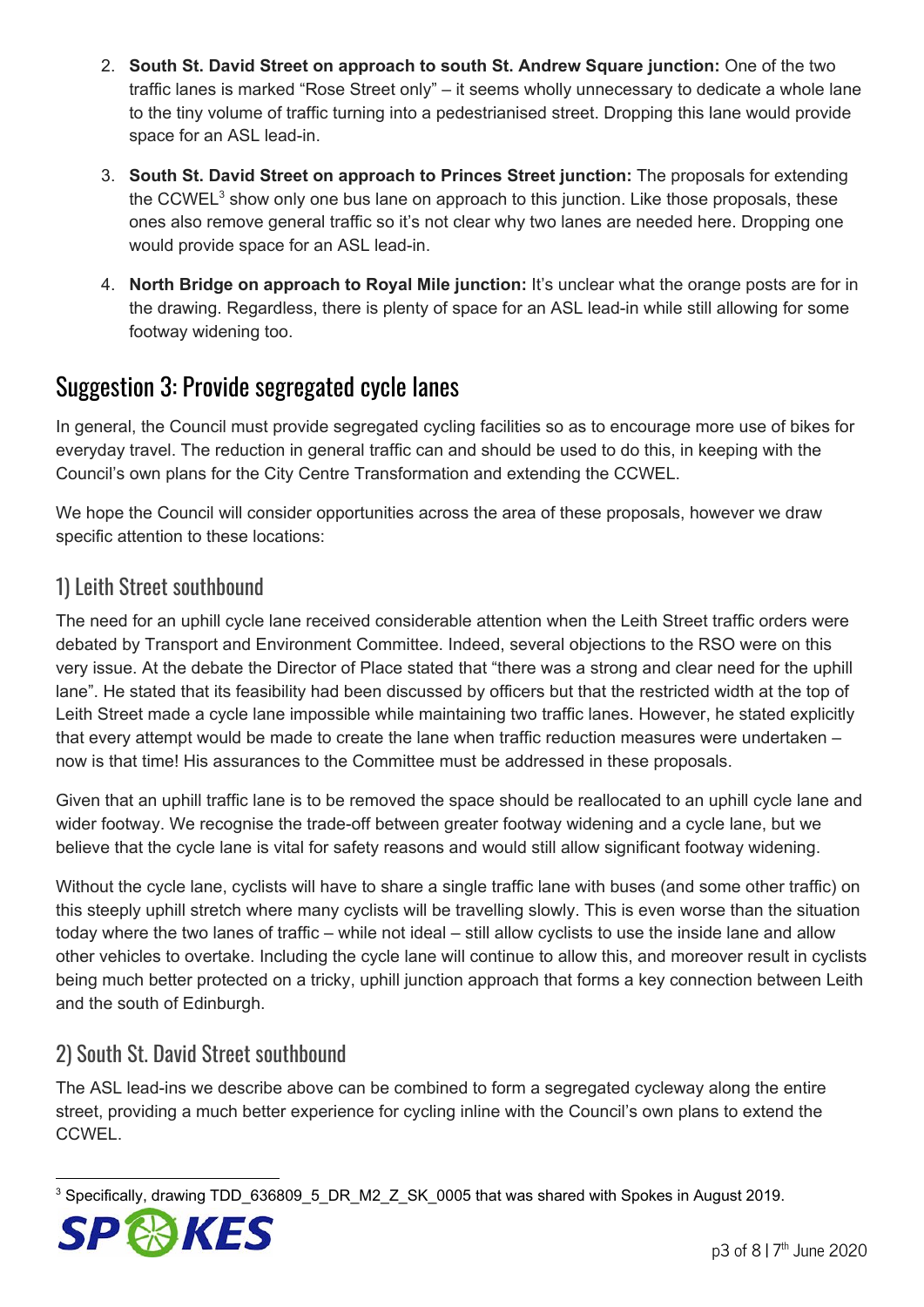#### Suggestion 4: Ensure that road closures are cycle permeable

We welcome the proposed road closures at Waverley Bridge and the High Street. We recognise that their primary function is to provide space for pedestrians. Nonetheless, it's important that cyclists are still able to navigate these closures to ensure access to amenities and through routes, particularly for access to Waverley Station from both the north and south.

Some specific suggestions:

- 1. Ensure that all planters and other measures are spaced such that cyclists can with care make their way through the pedestrian priority areas.
- 2. Ensure that "road closed" signage is amended to be clear that considerate cycling is permitted.
- 3. Remove the temporary central reservation on Princes Street opposite the mouth of Waverley Bridge. As proposed, this will effectively prohibit cyclists from being able to turn right in and out of Waverley Bridge. This isn't acceptable since this is a main cycling route to the station.

#### Suggestion 5: Ensure that guardrail removal does not reduce cycle parking

We note that guardrail will be removed in a few locations. While this is something that we welcome in general, we urge care that guardrail removal does not reduce cycle parking capacity. There are some locations, notably at the East End outside the Waverley Gate office building, where the guardrail is routinely filled with bikes because the council provided cycle racks are at capacity.

If guard rail is to be removed here, or anywhere else it is used as cycle parking, then alternative cycle parking must be installed at the same time.

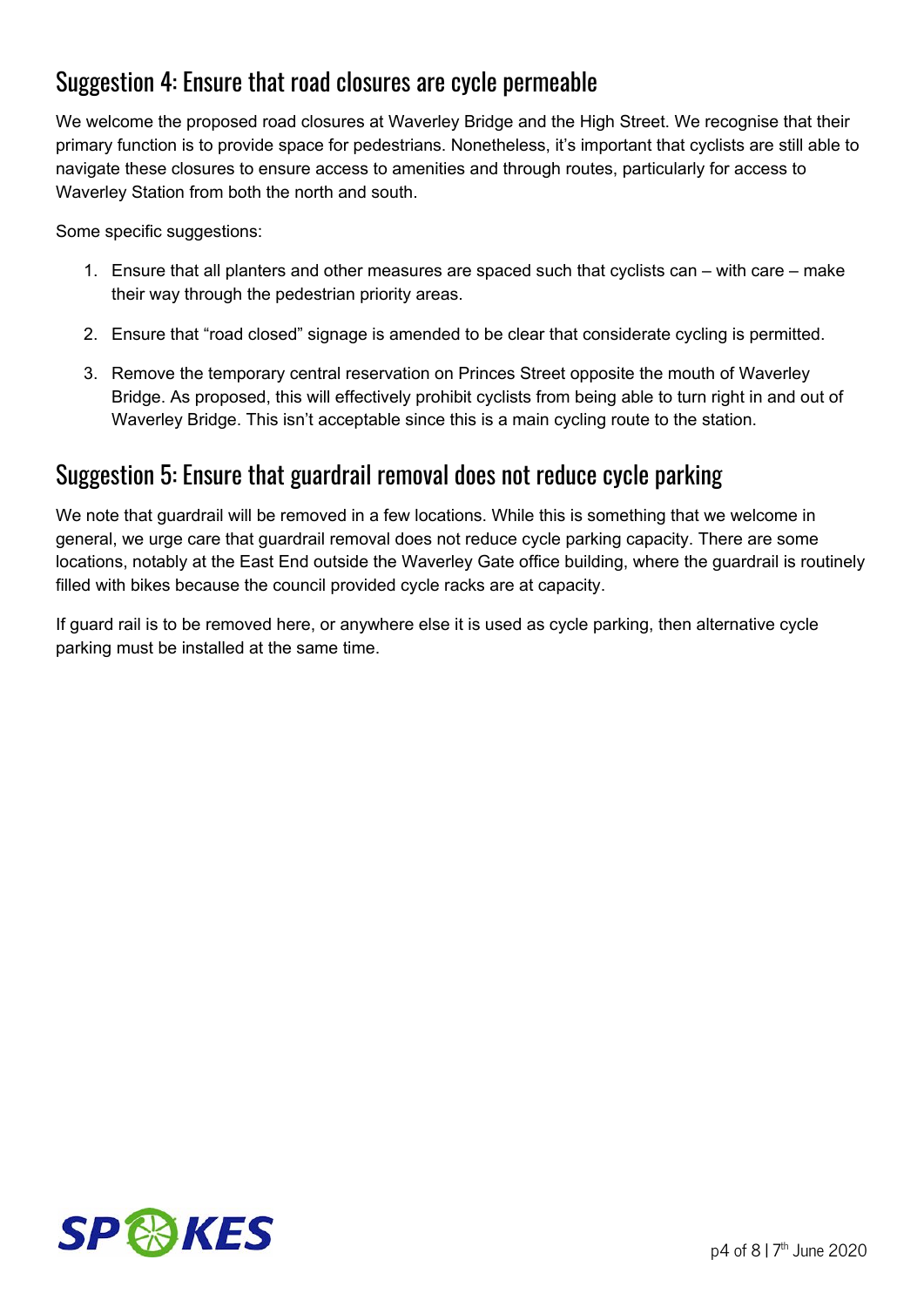## Appendix 1: Tramline crash reports

These reports are from cyclists who crashed on the tramlines at the Princes Street / South St David street junction and shared details of their incident with Spokes.

- 19.10.19 minor injuries; taxi behind but stopped in time
- 2.11.18 acute pain in back and neck, attended WGH. Bus swerved at junction to avoid victim
- 14.5.18 damage to bike and clothing, no injuries
- 2.5.18 knee and ankle minor injuries [this lady works nearby and told us that 3 of her colleagues have also come off here, but not reported their crashes]
- ??.1.16 many bruises and painful shoulder
- 17.11.14 bruised and strained arm, grazing, torn clothes. Almost hit by a following car
- 10.1.14 injuries to hip & shoulder; ambulance attended

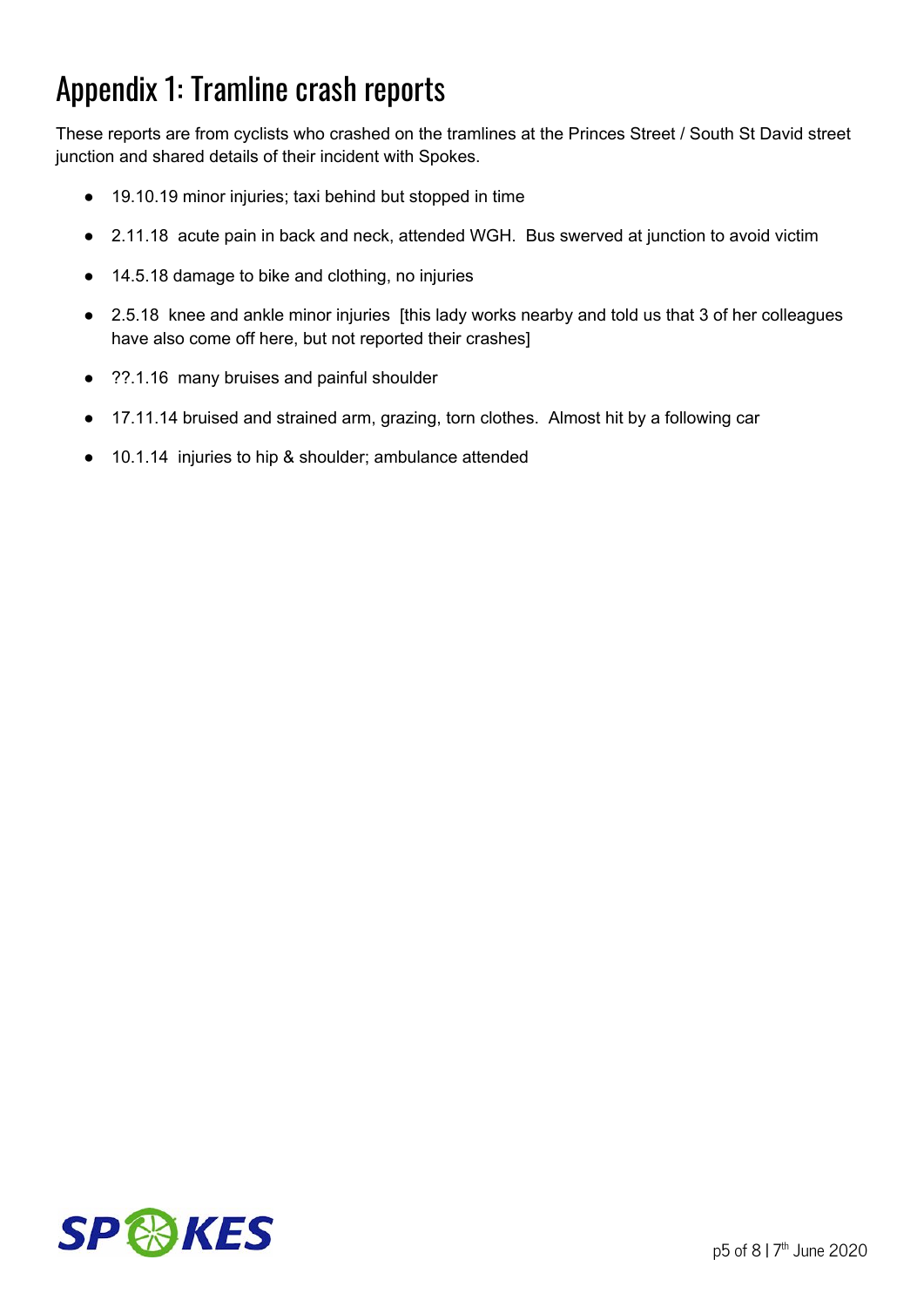# Appendix 2: Figures

### TDD-637129-01



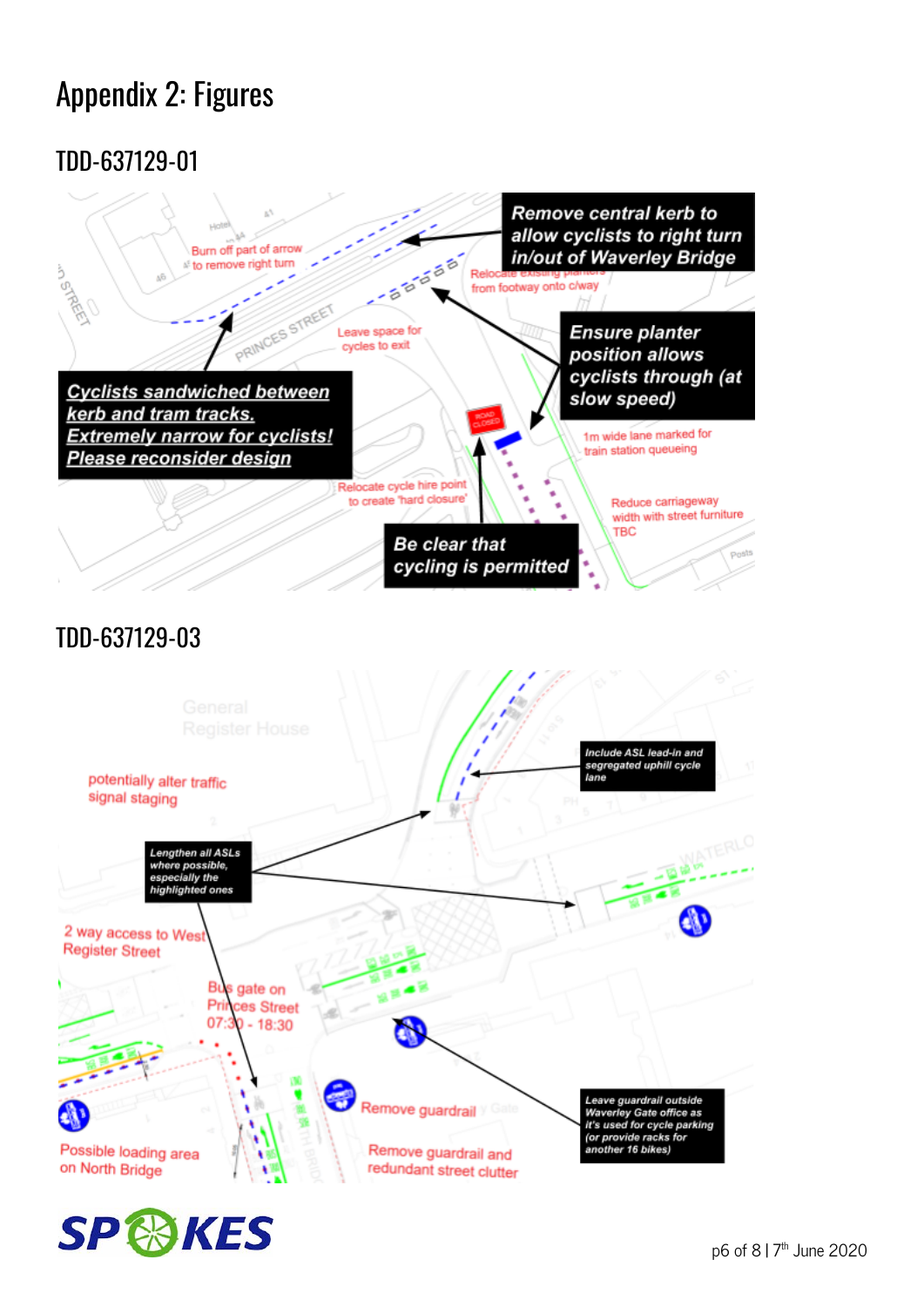### TDD-637129-04